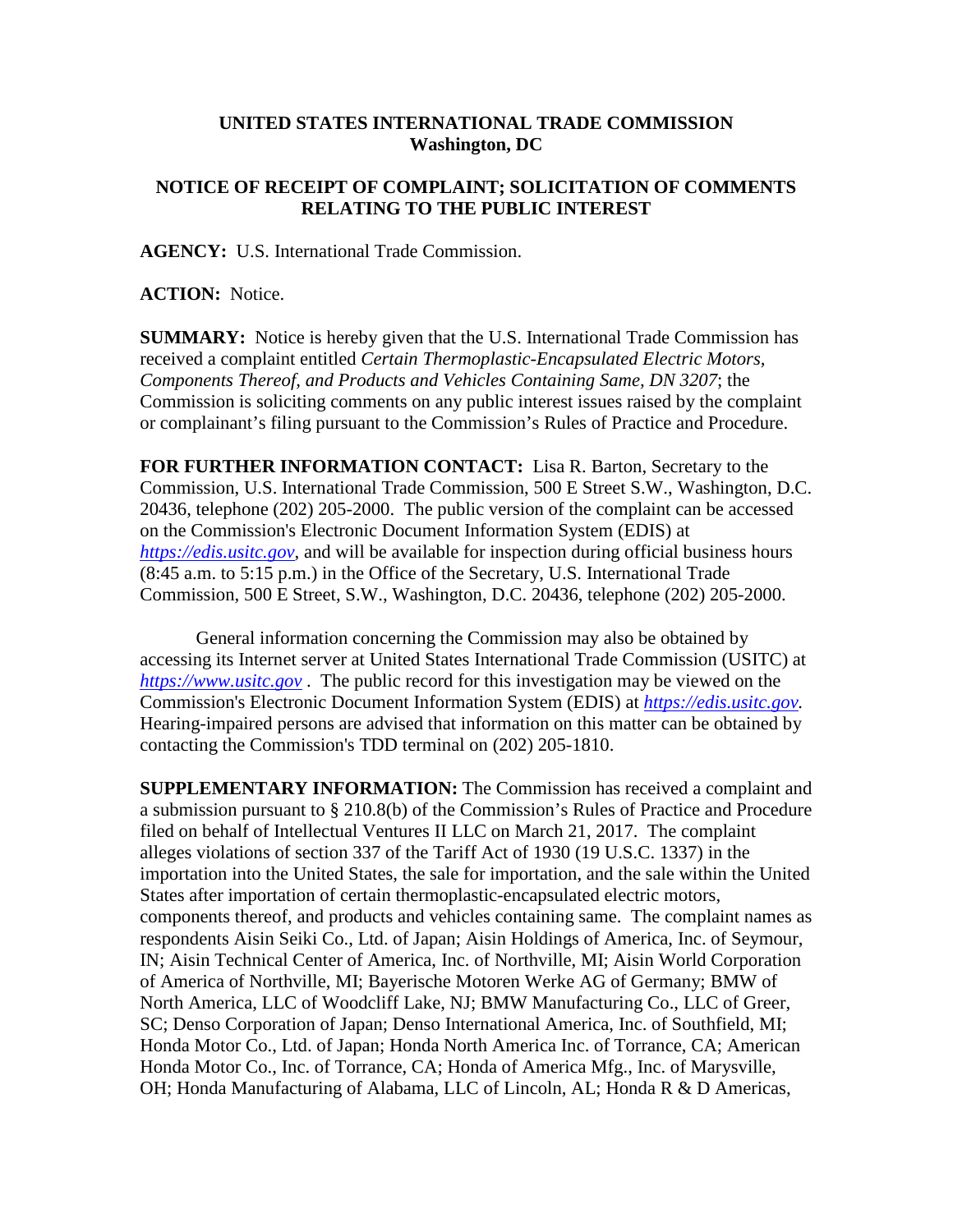Inc. of Torrance, CA; Mitsuba Corporation of Japan; American Mitsuba Corporation of Mount Pleasant, MI; Nidec Corporation of Japan; Nidec Automotive Motor Americas, LLC of Auburn Hills, MI; Toyota Motor Corporation of Japan; Toyota Motor North America, Inc. of New York, NY; Toyota Motor Sales, U.S.A., Inc. of Torrance, CA; Toyota Motor Engineering & Manufacturing of Erlanger, KY; Toyota Motor Manufacturing, Indiana, Inc. of Princeton, IN; and Toyota Motor Manufacturing, Kentucky, Inc. of Georgetown, KY. The complainant requests that the Commission issue a limited exclusion order, cease and desist orders and impose a bond upon respondents' alleged infringing articles during the 60-day Presidential review period pursuant to 19 U.S.C. 1337(j).

Proposed respondents, other interested parties, and members of the public are invited to file comments, not to exceed five (5) pages in length, inclusive of attachments, on any public interest issues raised by the complaint or § 210.8(b) filing. Comments should address whether issuance of the relief specifically requested by the complainant in this investigation would affect the public health and welfare in the United States, competitive conditions in the United States economy, the production of like or directly competitive articles in the United States, or United States consumers.

In particular, the Commission is interested in comments that:

- (i) explain how the articles potentially subject to the requested remedial orders are used in the United States;
- (ii) identify any public health, safety, or welfare concerns in the United States relating to the requested remedial orders;
- (iii) identify like or directly competitive articles that complainant, its licensees, or third parties make in the United States which could replace the subject articles if they were to be excluded;
- (iv) indicate whether complainant, complainant's licensees, and/or third party suppliers have the capacity to replace the volume of articles potentially subject to the requested exclusion order and/or a cease and desist order within a commercially reasonable time; and
- (v) explain how the requested remedial orders would impact United States consumers.

Written submissions must be filed no later than by close of business, eight calendar days after the date of publication of this notice in the *Federal Register*. There will be further opportunities for comment on the public interest after the issuance of any final initial determination in this investigation.

Persons filing written submissions must file the original document electronically on or before the deadlines stated above and submit 8 true paper copies to the Office of the Secretary by noon the next day pursuant to  $\S 210.4(f)$  of the Commission's Rules of